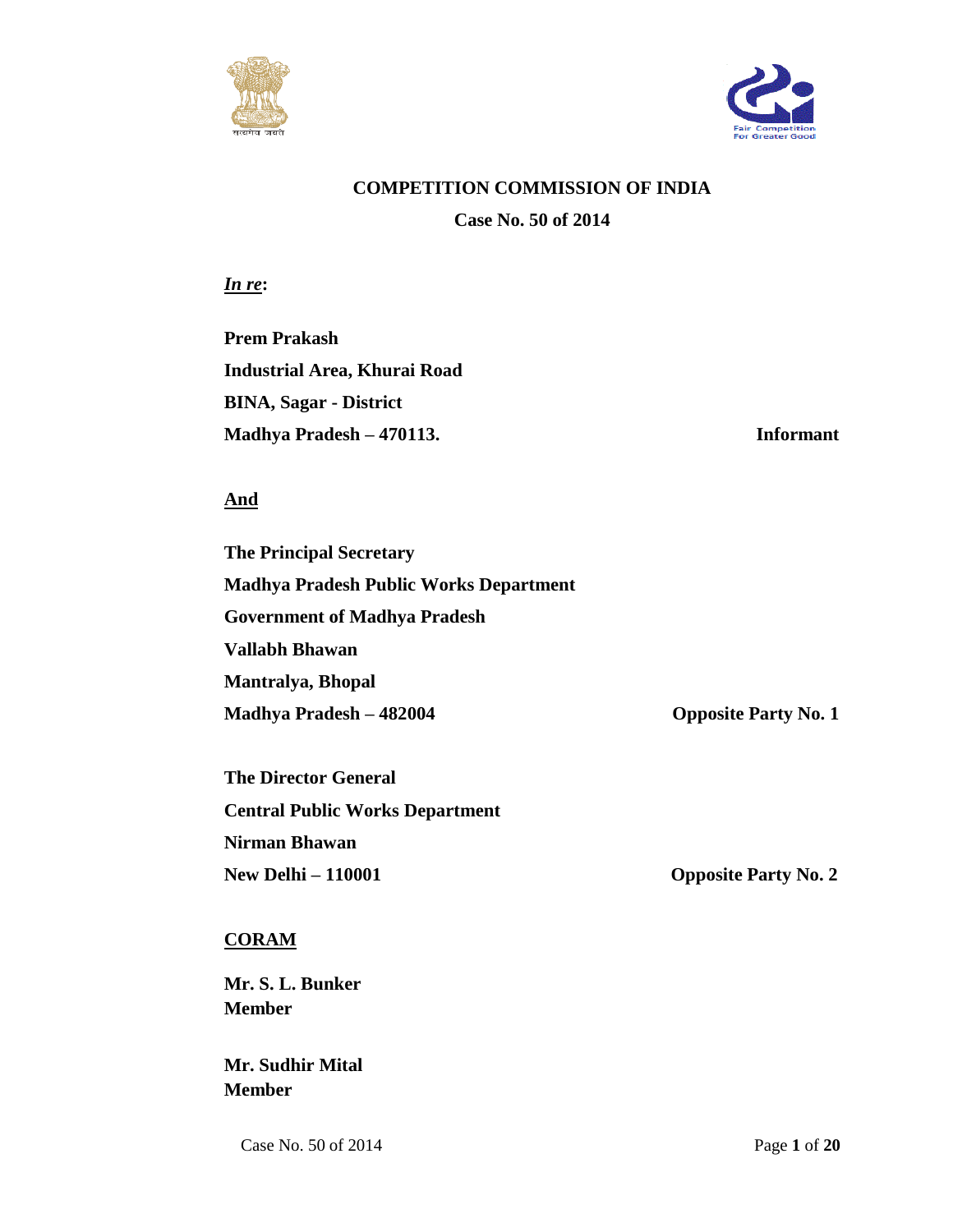



**Mr. U.C. Nahta Member**

**Justice G. P.Mittal Member**

| <b>Appearances</b> For the |                  | Shri Prem Prakash, Informant-in-person    |
|----------------------------|------------------|-------------------------------------------|
|                            | <i>Informant</i> | Shri B. N. Gaur, Assistant                |
|                            | For OP-1         | Shri Sanjib Kumar Mohanty, Advocate, Sr.  |
|                            |                  | <b>Panel Central Government Counsel</b>   |
|                            | For $OP-2$       | Shri Sanjib Kumar Mohanty, Advocate, Sr.  |
|                            |                  | <b>Panel Central Government Counsel</b>   |
|                            |                  | Shri Vijay Prakash Sahu, Superintendent   |
|                            |                  | Engineer, CPWD                            |
|                            |                  | Shri R.K. Singh, Executive Engineer, CPWD |
|                            |                  | Shri K.R. Meena, Executive Engineer,      |
|                            |                  | CPWD                                      |
|                            |                  |                                           |

## **Order under Section 26(2) of the Competition Act, 2002**

1. The information in this case was filed by Shri Prem Prakash (the 'Informant') under Section 19(1)(a) of the Competition Act, 2002 (the 'Act') against the Principal Secretary, Public Works Department, Government of Madhya Pradesh ('OP-1') and the Director General, Central Public Works Department, New Delhi ('OP-2') alleging contravention of the provisions of Sections 3 and 4 of the Act.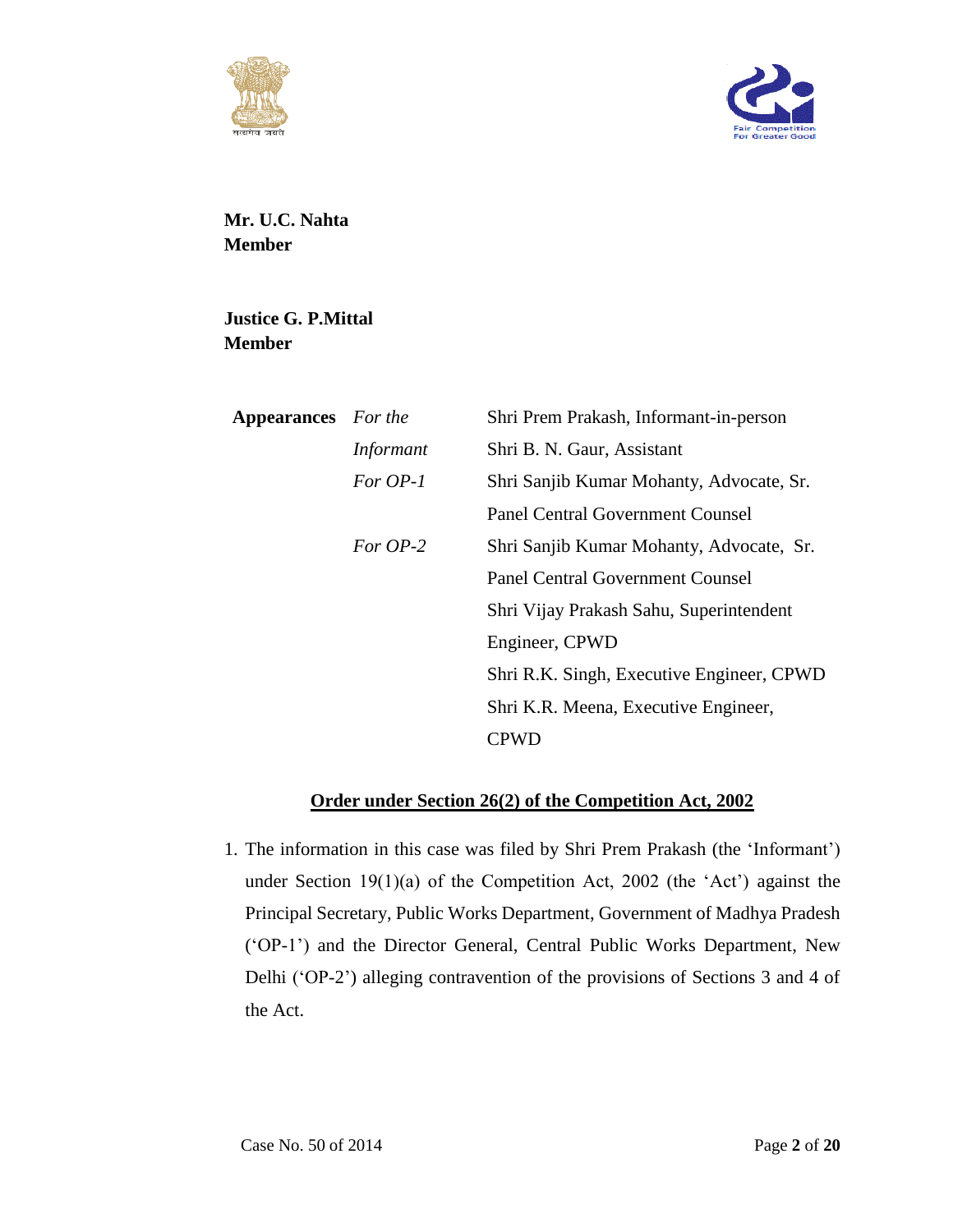



- 2. The Informant is the proprietor of Venus Testing and Research Laboratory. It is claimed that the laboratory of the Informant has been assessed and certified for physical and chemical material(s) testing by the Accreditation Commission for Conformity Assessment Bodies ('ACCAB') to meet the requirements of International Standard ISO/IEC 17025:2005.
- 3. OP-1 is the Principal Secretary of the Public Works Department of the Government of Madhya Pradesh ('MPPWD'). MPPWD is the principal agency of the Government of Madhya Pradesh engaged in planning, designing, construction and maintenance of Government assets like roads, bridges, road over bridges, fly overs and buildings through its two wings *i.e.*, Public Works Department (B&R) and Project Implementation Unit.
- 4. OP-2 is the Director General of the Central Public Works Department ('CPWD'), New Delhi. CPWD is a comprehensive construction management department and the principal agency of the Government of India responsible for creating assets and providing services including planning, design, construction and maintenance of office and residential buildings as well as other structures of various ministries and departments of Government of India and other autonomous bodies and public sector enterprises. Its activities are spread throughout India.
- 5. The Informant was aggrieved that the Opposite Parties (OP-1/ MPPWD and OP-2/ CPWD hereinafter collectively referred to as 'OPs') had refused to consider his laboratory for testing construction materials on the ground that it has not been accredited by the National Accreditation Board for Testing and Calibration Laboratories ('NABL').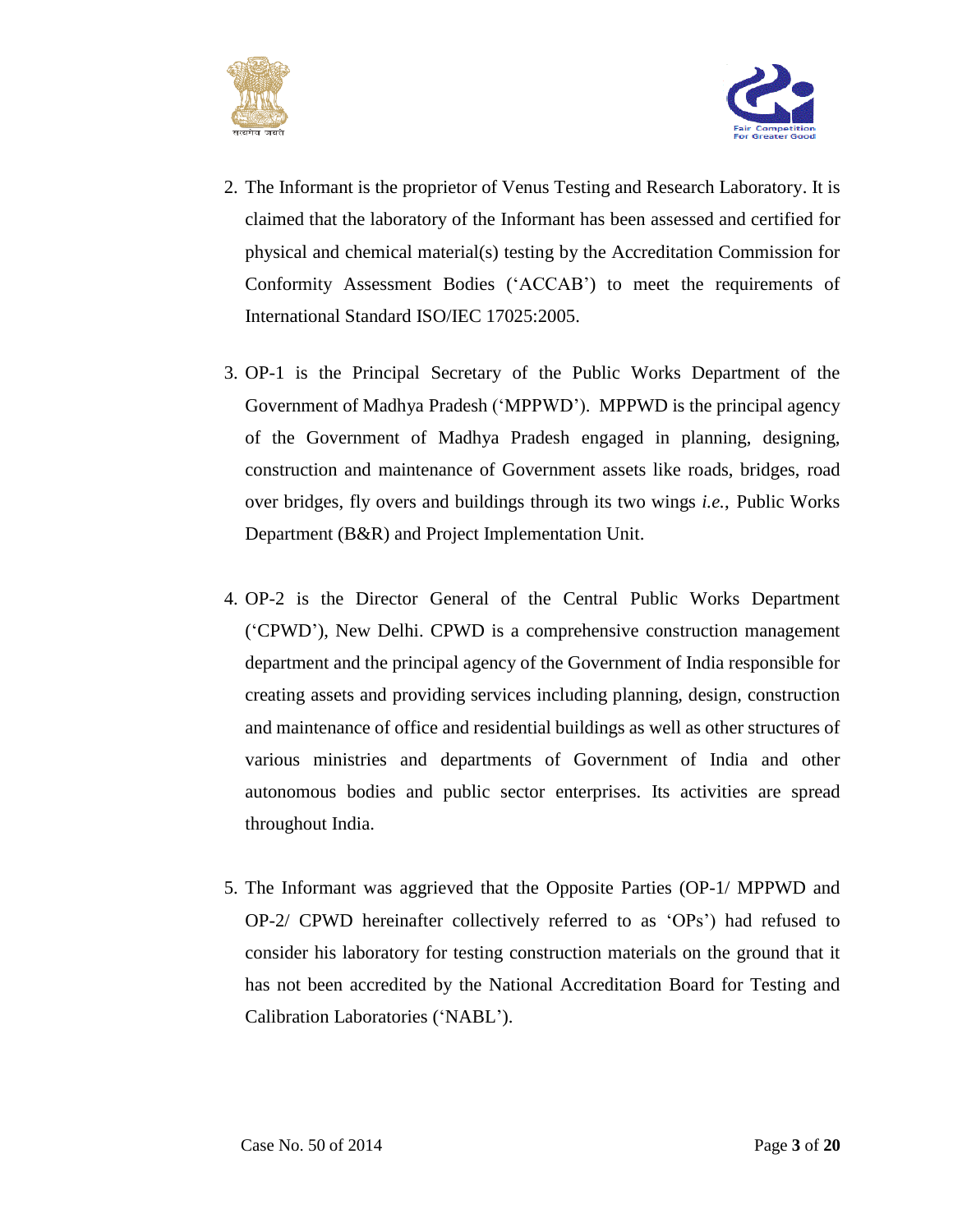



- 6. The Informant had submitted that MPPWD had issued an order dated 16.09.2013 wherein it was made mandatory for the contractors of PWD in the state that 20% of their construction material used in the work was to be tested by accredited laboratories of NABL. Earlier *vide* order dated 03.09.2012, MPPWD had made 10% quantity as mandatorily required to be tested by NABL accredited labs in the areas of Bhopal and Sagar. Similarly, CPWD had issued "Guidelines for Approval of New Products and Laboratories" dated 18.12.2013 as well as Office Memorandum dated 29.05.2014 for "Modification in CPWD Works Manual 2012" which imposed a condition that the outside private laboratories must be NABL approved.
- 7. The Informant had alleged that there was nothing as 'NABL accreditation'. It was stated in the information that NABL is an autonomous body under the aegis of Department of Science and Technology ('DST'), Government of India registered under the Societies Registration Act, 1860. Further, the Informant has submitted that NABL is merely an accreditation body accrediting laboratories as per ISO/IEC 17025:2005 international standard. It is neither a statutory nor a constitutional body. The Informant had highlighted that, as per the requirement of this international standard, if a laboratory wanted to get accreditation for part or all of its testing and calibration activities, it should select an accreditation body that operated in accordance with ISO/IEC 17011 international standard. Thus, any organization that operated its system as per ISO/IEC 17011 international standard could accredit laboratory for ISO/IEC-17025:2005 international standard.
- 8. The Informant averred that there were more than hundred accreditation bodies throughout the world and three accreditation bodies in India. However, the aforesaid orders/ memorandum of the OPs were promoting the trade name of a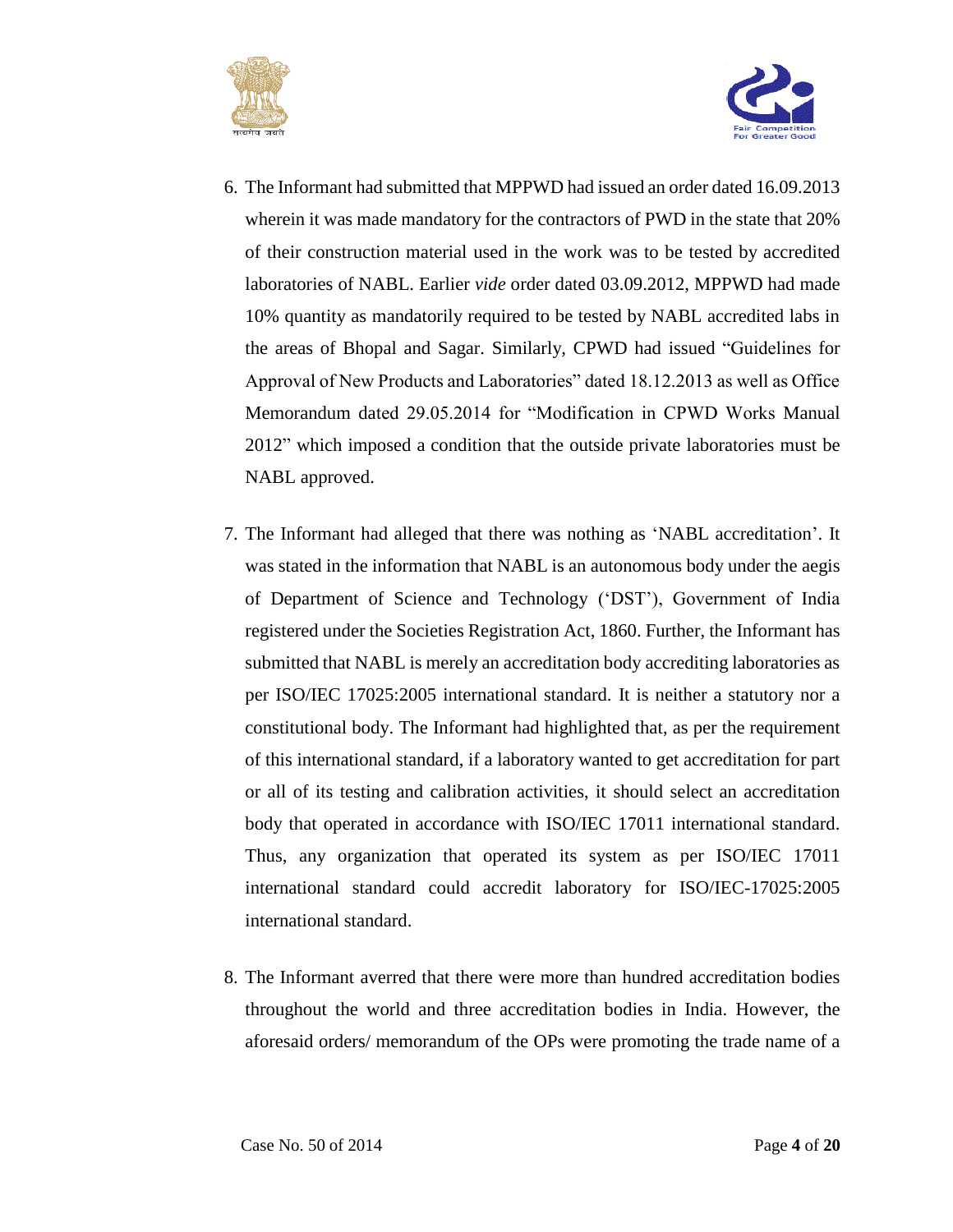



single accreditation body *i.e.*, NABL which was unfair as it consequently affected the business of those laboratories which were not accredited by NABL.

- 9. Accordingly, it was alleged by the Informant that by incorporating the condition that materials used for construction should be tested by laboratories accredited only by NABL, the OPs had imposed arbitrary and unreasonable condition of eligibility, which was adversely affecting the competition in the relevant market. Hence, the Informant had challenged the circulars/orders of the OPs and alleged violation of Section 3 and 4(2)(a)(i) of the Act in the matter.
- 10. The Commission had passed an order under Section 26(2) of the Act dated 29.10.2014 in this case wherein the Commission had held that *"the activities being performed by the Opposite Parties do not come under the definition of 'enterprise' in terms of Section 2(h) of the Act as they are not directly engaged in any economic and commercial activities. The Opposite Parties have no existence in the relevant market, except for laying down norms as to the authorization of accreditation bodies for specific purposes. Their role is limited to planning, designing, construction and maintenance of Government assets as such provisions of Section 4 of the Act are not attracted against them. The Opposite Parties have issued circulars only and they were not operating in the relevant market. Therefore, the conduct of the Opposite Parties does not give rise to any competition concern."*
- 11. An Appeal no. 51/2015 (*Prem Prakash* v *The Principal Secretary*, *Madhya Pradesh Public Works Department and Ors.)* was filed before the Competition Appellate Tribunal (the 'COMPAT') by the Informant against the above order passed by the Commission. The COMPAT in its order dated 17.02.2016 referred to its order in *Rajat Verma* v. *Haryana Public Works (B&R) Department and others* (Appeal no. 45 of 2015) dated 16.02.2016 and allowed the appeal.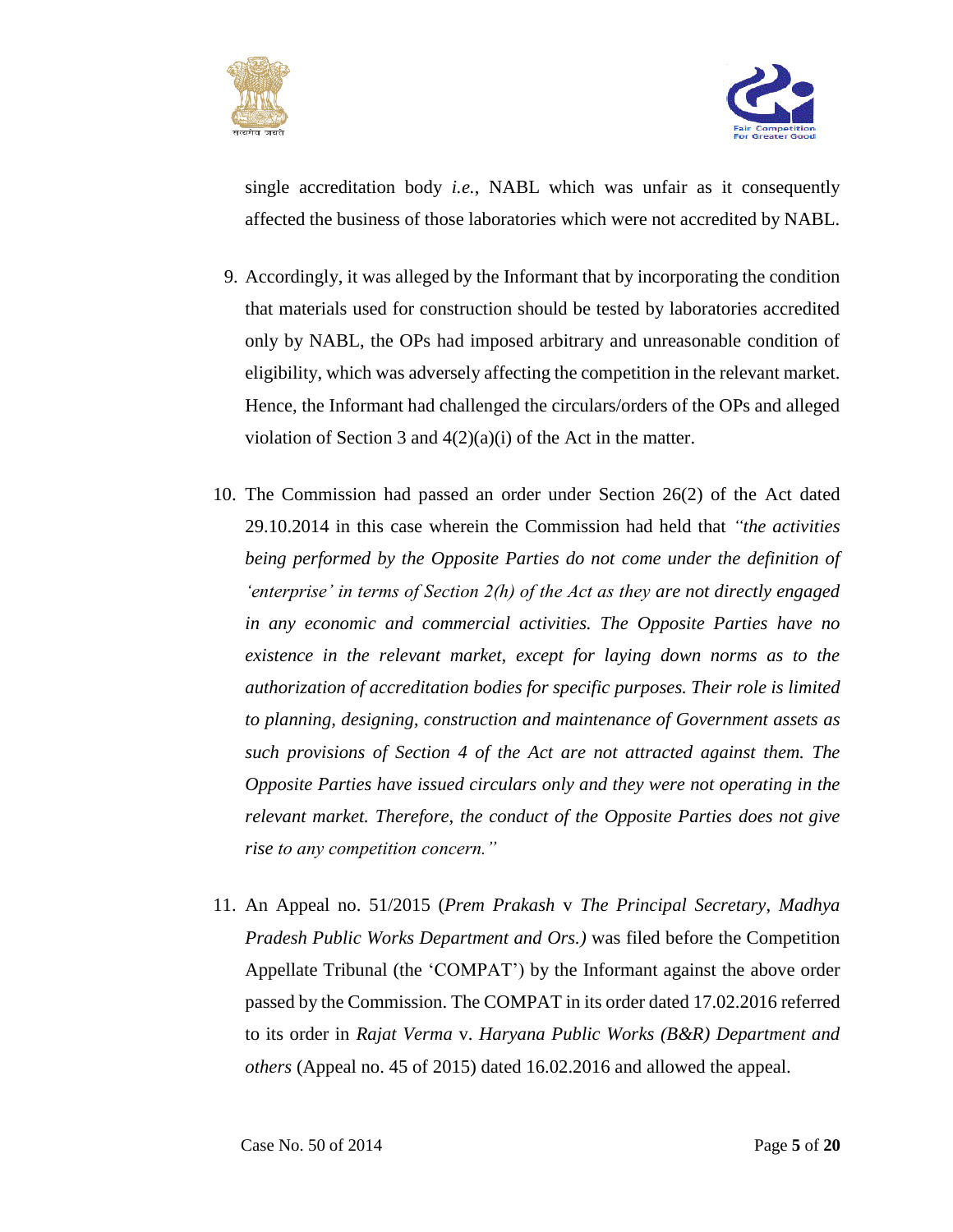



12. It noted that in Rajat Verma's case, while considering the issue of whether the Public Works Department of the Government of Haryana is an 'enterprise' under the Act, the COMPAT in its order referred to the observations made in the dissent note of Member Augustine Peter at length. Further, the COMPAT observed as follows:

> "*17. If the term 'enterprise' as defined in Section 2(h) is read in conjunction with the definition of the term 'person' and 'service' it becomes clear that the legislature has designedly included Government departments in relation to any activity relating to storage storage, supply, distribution, acquisition or control of articles or goods, or the provision of services of any kind. The width of the definition of 'enterprise' becomes clear by the definition of the term 'service'. The inclusive part of the definition of 'service' takes within its fold service relating to construction and repair. These two words are not confined to construction and repair of buildings only. The same would include all types of construction and repair activities including construction of roads, highways, subways, culverts and other projects etc. It is thus evident that if a department of the Government is engaged in any activity relating to construction or repair, then it will fall within the definition of the term 19 'enterprise'. We may add that there is nothing in Section 2(h) and (u) from which it can be inferred that the definitions of 'enterprise' and 'service' are confined to any particular economic or commercial activity. The only exception to the definition of the term 'enterprise' relates to those activities which are relatable to sovereign functions of the Government and activities carried by the four departments of the Central Government, i.e., atomic energy, defence, currency and space.*"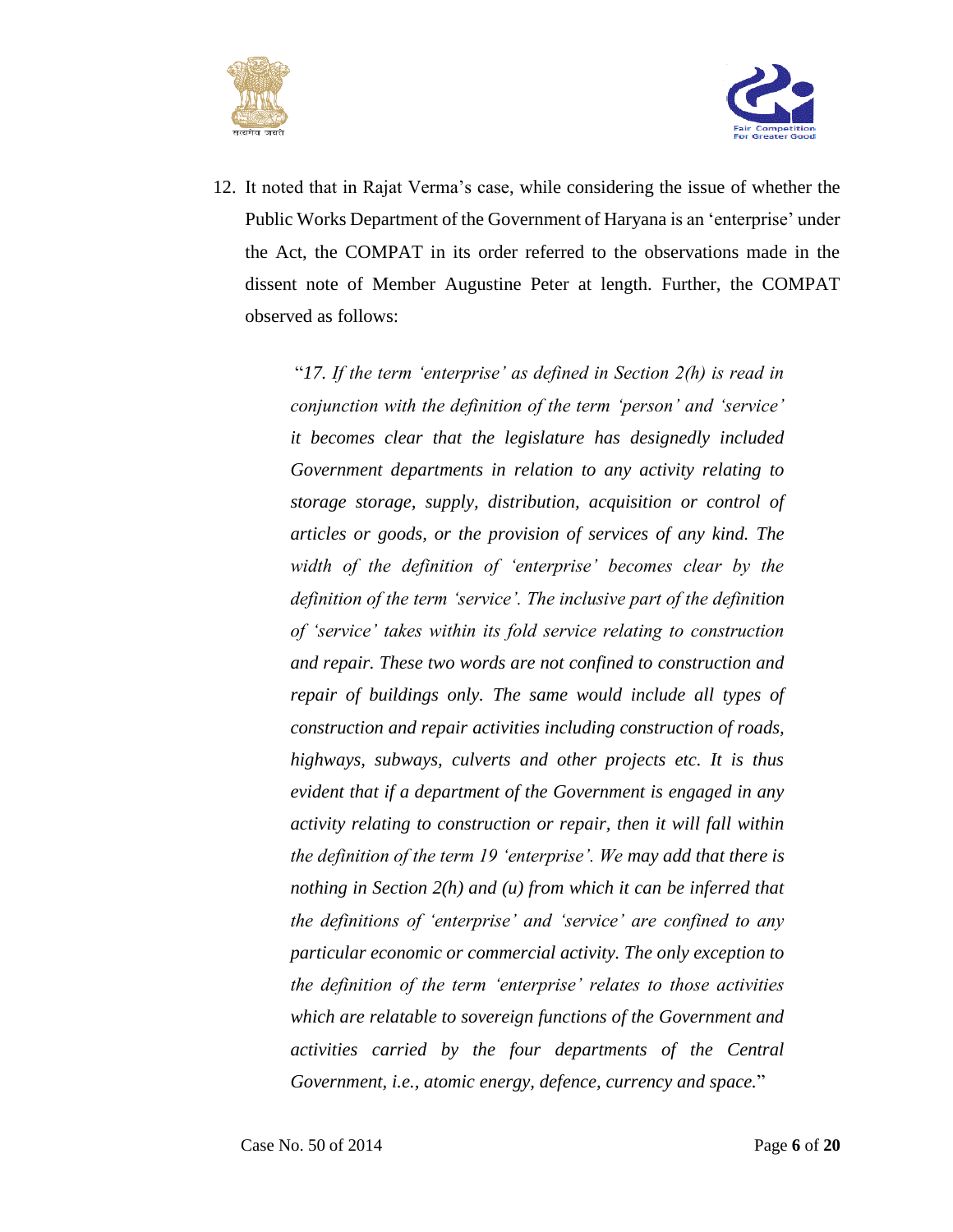



Also, it was observed that

"*19. In the execution of work relating to construction of roads, bridges etc., the contractor may be a service provider qua the department but the beneficiary of these activities is undoubtedly the general public qua whom the department acts as a service provider. The roads and bridges etc. constructed by the Haryana Public Works Department or HSRDC either by themselves or through private agencies are used by the general public in more than one ways including travelling and carriage of goods. In other words, the Public Works Department is a provider of service to the public and from that perspective it clearly falls within the ambit of term 'enterprise'* …..

*20. Whether the activity of procuring construction services is with a view to make profit is not the concern of the Act. What is important is that the Public Works Department by inviting tenders for award of contract for construction of roads, bridges etc. is interfacing with the wide market of road and bridge construction services in the State. Therefore, there is no escape from the conclusion that it is an enterprise within the meaning of Section 2(h) of the Act….*"

*"22. It is neither the pleaded case of the respondents nor Shri A.P. Singh has argued and in our opinion rightly so that the activities of the Public Works Department, Government of Haryana are relatable to sovereign functions of the Government. Any such argument would have been rejected in view of the law laid down by the Supreme Court in Bangalore Water Supply and Sewerage*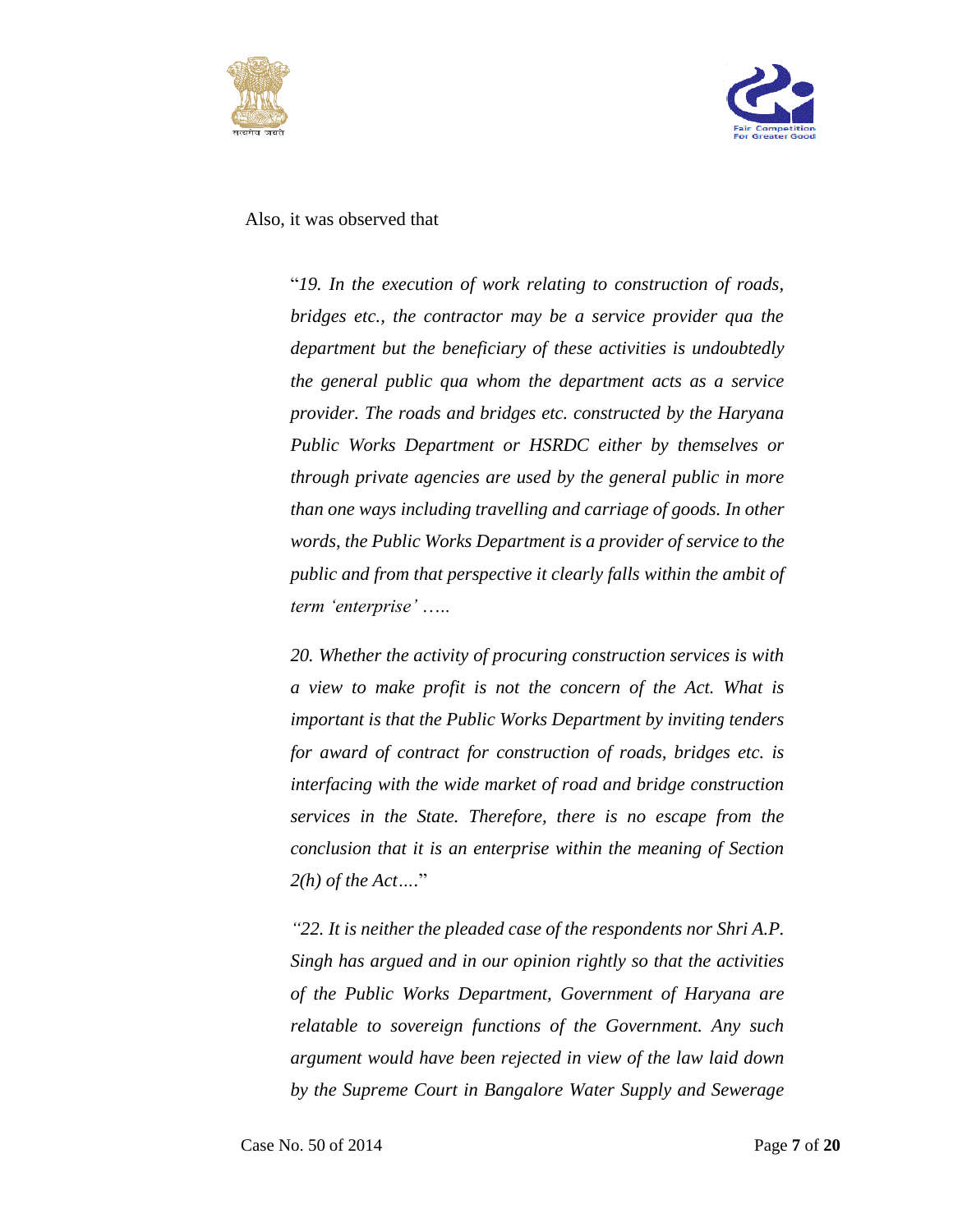



*Board Vs. A. Rajappa (supra) and N. Nagendra Rao and Co. Vs. State of A.P. (supra) and other decisions referred to in the dissenting note."*

- 13. On the basis of the above observations, the COMPAT held that the Public Works Department, Government of Haryana fell within the definition of the term 'enterprise' under Section 2(h) of the Act and that the same would be the position *qua* Public Works Department of other States as also the Central Public Works Department.
- 14. Thus, in view of the above order passed in Rajat Verma's case, the COMPAT held that the view taken by the Commission on the maintainability of the information filed by the Appellant in the present case was legally unsustainable and that the impugned order was liable to be set aside. As a result, the COMPAT allowed the appeal in the present case and the matter was set aside and remitted to the Commission for considering whether the allegations contained in the information filed by the Appellant made out a *prima facie* case requiring investigation under Section 26(1) of the Act.
	- 15. Pursuant to remission of the matter to the Commission, the Commission heard the Informant and OP-1 to determine whether a case for contravention of the provisions of Section 4 of the Act was made out in this case.
	- 16. It is pertinent to mention here that in order to ascertain abuse of dominance by OPs in terms of Section 4 of the Act, a pre-requisite under the Act is to determine the relevant market in which OPs operate and whether they are dominant in that relevant market.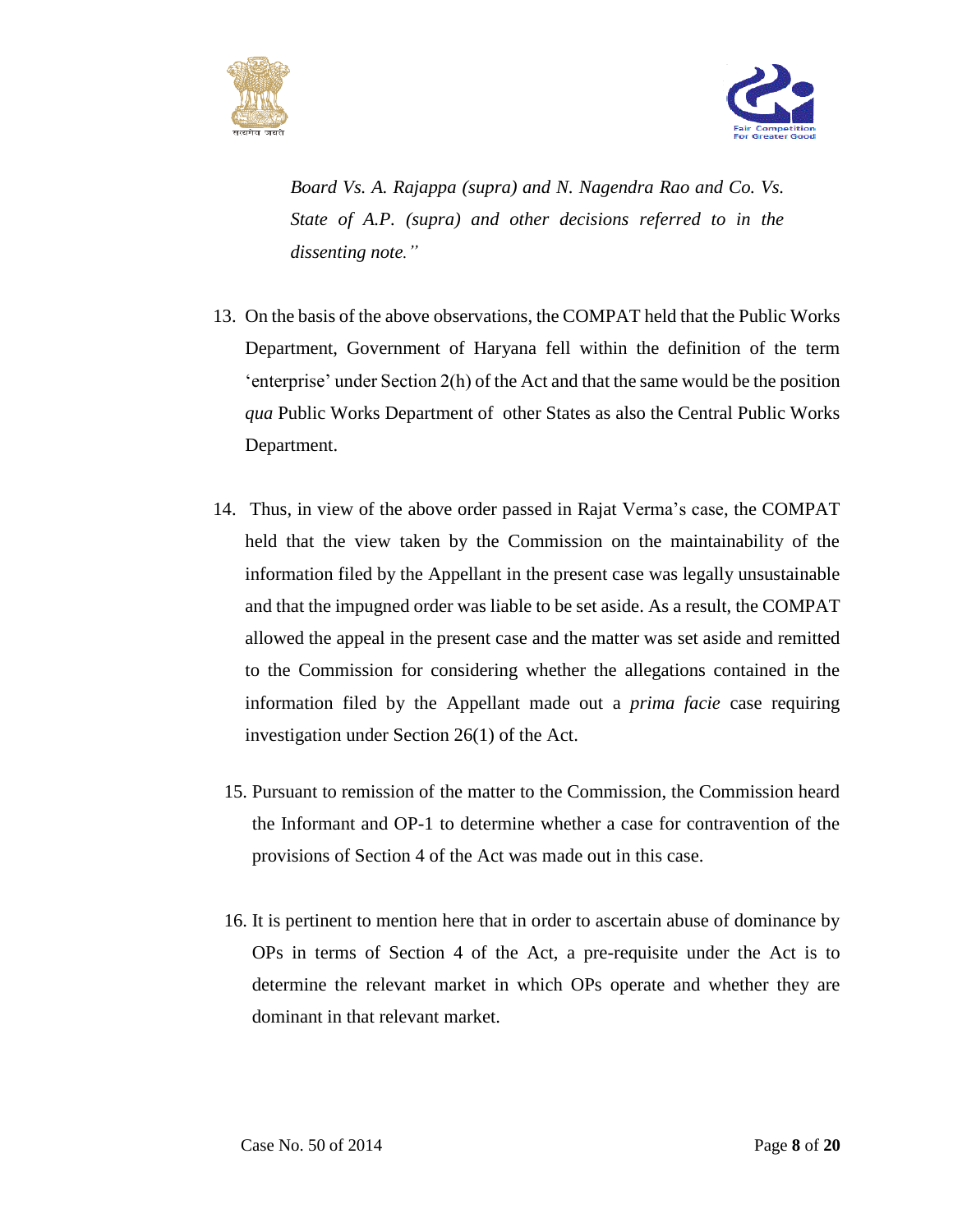



17. It is noted that while framing its decision in Rajat Verma's case, the COMPAT had referred to the observations of Member Augustine Peter in his dissent note. With respect to relevant market and dominance of Haryana PWD, the observations of Member Augustine Peter were as follows:

*"42. The relevant market in this case is the "market for procurement of construction services through bidding for roads and bridges in the state of Haryana". In this market, the Public Works Department (B&R) of Haryana is the dominant player in the geographical market of State of Haryana in the sense that they are responsible for construction of State Highways, Major District Roads and some of the other District Roads, Railway Over-Bridges (ROBs), Railway Under Bridges (RUBs), Bridges, rehabilitation of public bridges, and construction of National Highways in the State of Haryana. Major construction activities relating to public roads and bridges are through tendering and are under the charge of OP1.*

*43. As far as procurement of the construction services for roads and bridges by tender is concerned OP1 has near monopoly in the state of Haryana. And I am of the prima facie view that OP1 is a dominant player in the relevant market thus defined."*

18. In addition to above, some of the observations of the COMPAT in Rajat Verma's case which are pertinent with respect to relevant market and the position of PWD are as follows:

*"18. The main task of the Public Works Department of the Government of Haryana is planning and construction of roads, bridges, projects etc. Every year, the State Government allocates*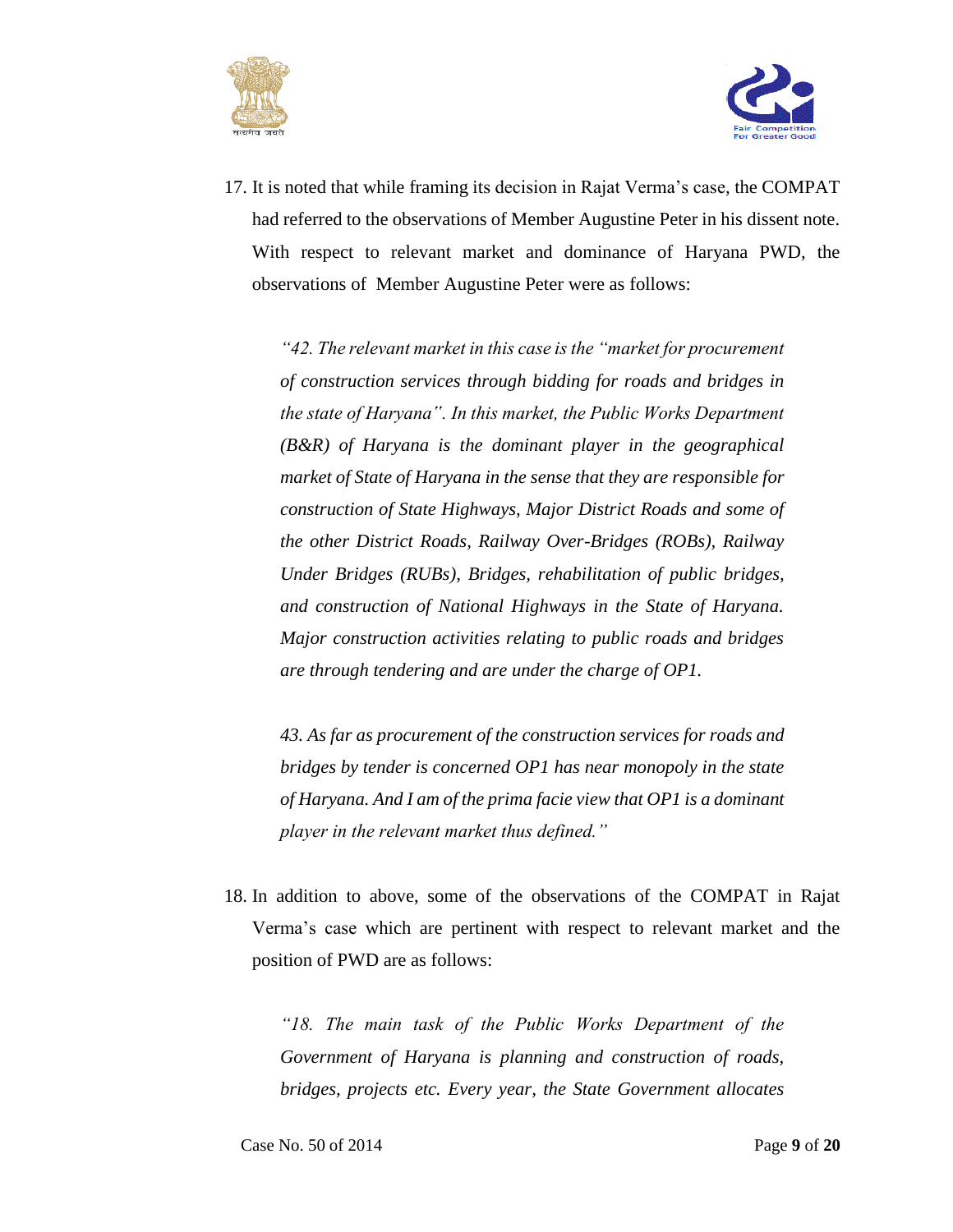



*budget to the Public Works Department for undertaking these activities. After creation of the State in 1966, this task was initially performed by the department through its officers and employees. With the expansion of cities and proliferation of the activities relating to trade, commerce, transport etc., it became extremely difficult to accomplish this task at the departmental level. Therefore, the State Government decided to outsource the planning, designing and construction of roads, bridges etc. by inviting tenders and awarding contract to the lowest bidder. Of course, the over-all control continues to be with the department. In due course, the State Government created a separate agency i.e. Haryana State Roads and Bridges Development Corporation Ltd. (HSRDC)........ The position of the Public Works Department and HSRDC is unique in the field of construction of roads, bridges etc. and no public or private enterprise can compete with it in terms of scope and scale of the activities. In 49 years after creation of the State of Haryana, almost 24,000 Kms. roads have been constructed by the Public Works Department of the State and its instrumentalities. These include State Highways (2,128 Kms.), Major District roads (1,425 Kms.) and other district roads (20,315 Kms.)….*

*"20. …the Public Works Department by inviting tenders for award of contract for construction of roads, bridges etc. is interfacing with the wide market of road and bridge construction services in the State…"*

19. In view of the above observations, it is apparent that based on the activities of State PWD and CPWD, the relevant product market in which the OPs operate would be the "market for procurement of services for construction of roads and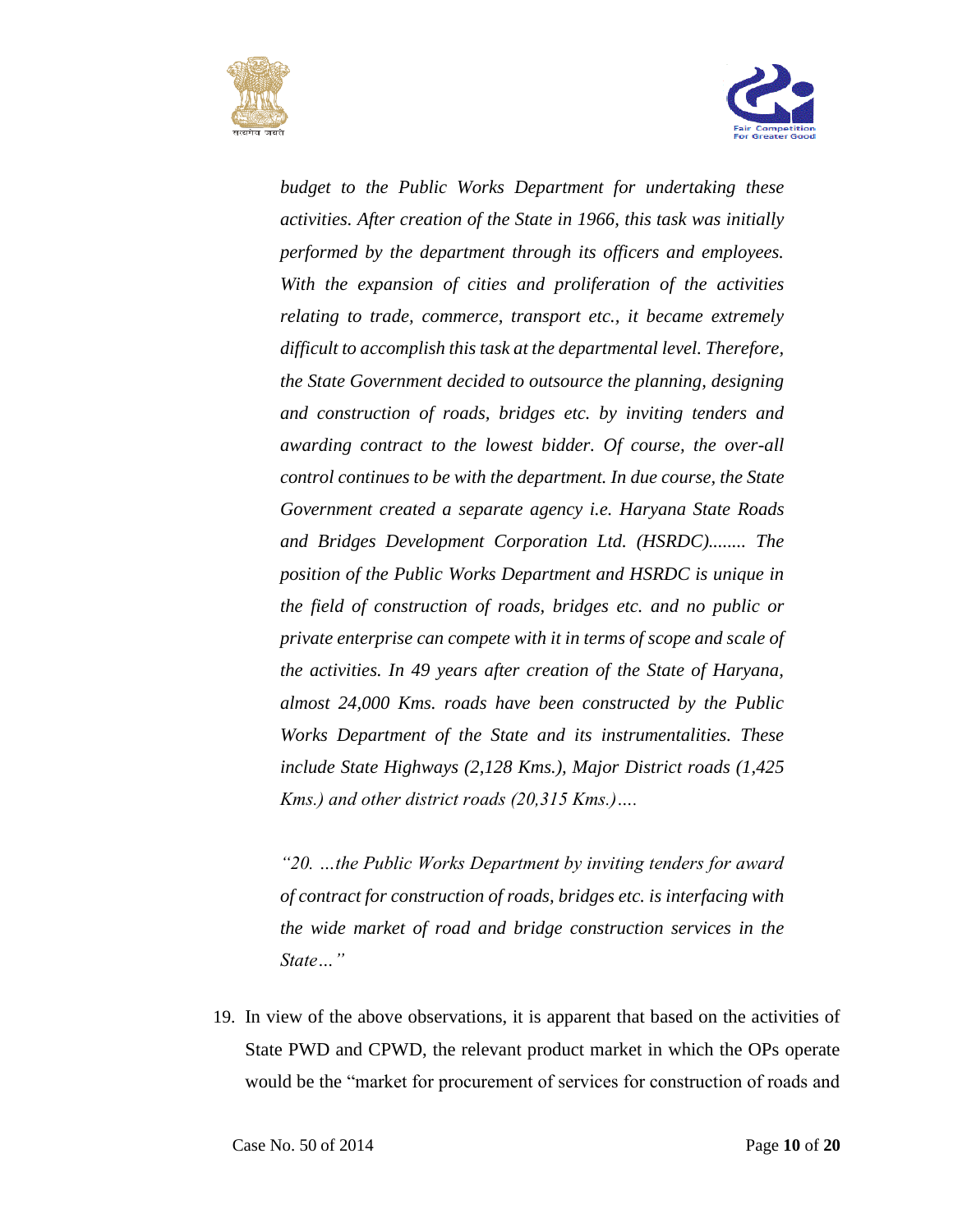



bridges etc. through tendering". In the facts of this case, the service being procured by State PWD *i.e.*, MPPWD and CPWD is the services of laboratories for testing construction materials; albeit such procurement by them is indirectly through contractors. OPs have laid down the norms for the contractors for testing construction materials specifying that the laboratory(s) from which the testing is done should be accredited by a specific accreditation body. Thus, OPs are indirect procurers of services of laboratories. Accordingly, the Commission is of the opinion that the relevant product market in the present case may be defined as the "*market for procurement of services of laboratories for testing materials used in the construction of roads and bridges, etc*." As regards the relevant geographic market, for State PWD, the market would be the respective state *i.e.*, *Madhya Pradesh* and for CPWD the market would be the territory of *India*.

- 20. With respect to the dominance of MPPWD and CPWD in their respective relevant markets, it is evident from the observations of COMPAT that the position of State PWD and CPWD is unique in the field of construction of roads, bridges *etc*. and no public or private enterprise can compete with them in terms of scope and scale of the activities. Therefore, even though the services of laboratories such as that offered by the Informant can be procured by the contractors, at the behest of their customers or by themselves, for checking the quality of construction materials used for construction works from other projects than those tendered by MPPWD or CPWD, the volume of procurement by MPPWD and CPWD would remain unmatched. Thus, MPPWD and CPWD would be dominant in their respective relevant market merely by virtue of their unique position.
- 21. Coming to the examination of the alleged abusive conduct of OPs, the Commission notes that the allegations made by the Informant relate to imposition of unfair conditions by OP-1 with respect to the invited tenders for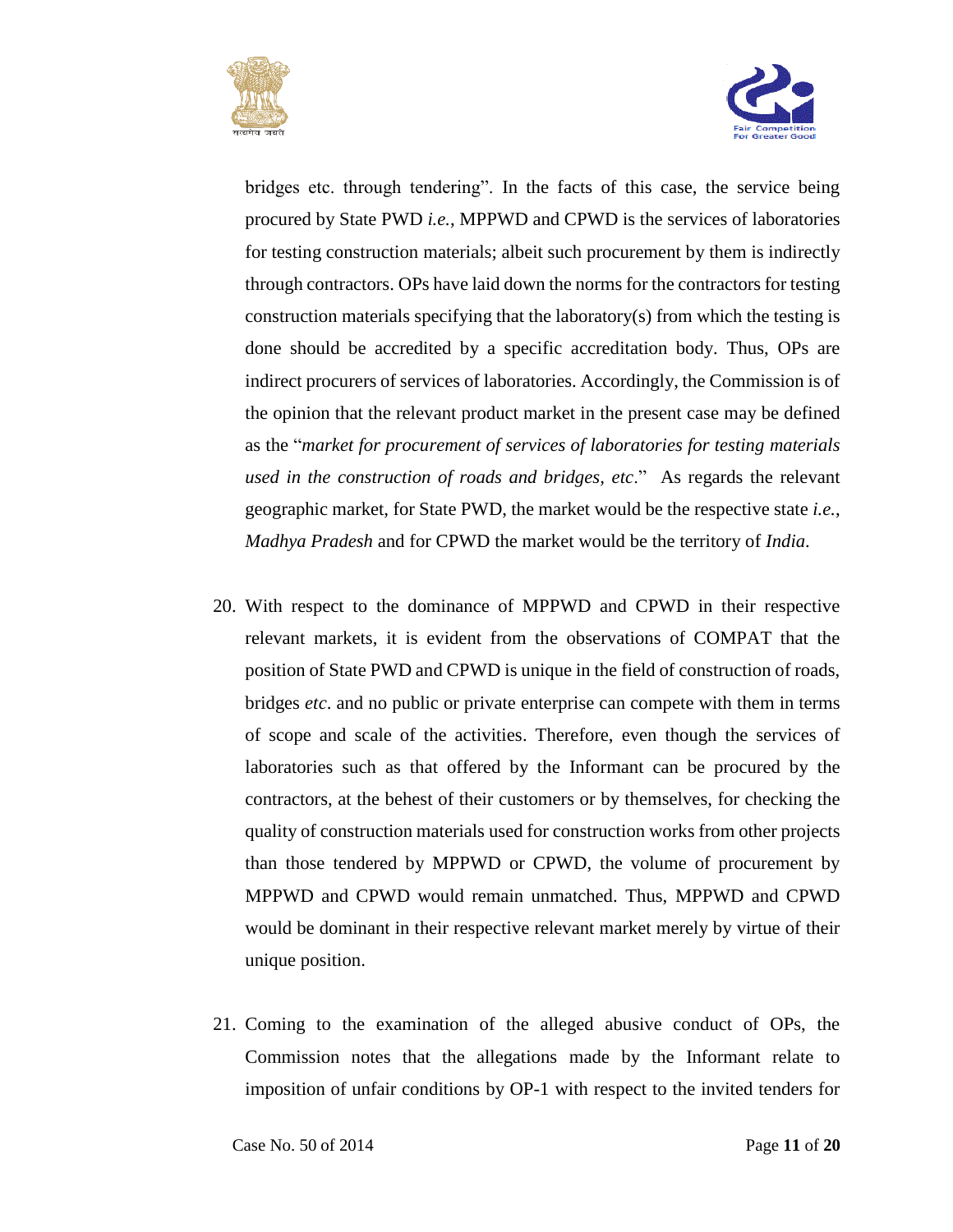



construction of roads and bridges *etc*. in the State of Madhya Pradesh whereby the contractors are required to get 20% of the construction materials tested from NABL accredited laboratories. Further, CPWD in its guidelines also prescribes that the laboratory from which the tests are done must be approved by NABL. It is averred that for purposes of assessment of quality, OPs could have merely prescribed the quality standards *i.e.*, ISO 9001 certified or accredited as per ISO/ IEC 17025:2005 standard, instead of specifying the trade name of the accreditation body.

- 22. In order to ascertain the alleged abusive conduct of OPs, the Commission directed the parties to appear for hearing. The Informant in his submissions before the Commission relied on the case decided by COMPAT in Appeal No. 03/2013 (*ACCAB* v *Quality Council of India & Ors.*) wherein it was observed that "…*any body would have the authority to act as the accrediting body provided such body has the necessary infrastructure*…". Further, the Informant submitted that various Government departments such as BHEL, Ministry of Environment, Forest and Climate Change, Bureau of Indian Standard, Military Engineering Services, FSSAI have mentioned standards *i.e.*, accreditation as per ISO/IEC 17025:2005 in their circulars instead of mentioning NABL accreditation.
- 23. The Informant stated that *vide* letter dated 11.12.2013, he had requested OP-1 to review its circulars/ orders imposing the unfair condition *i.e.*, requiring the contractors to get the construction materials tested from 'NABL accredited' laboratories. However, neither amendment was made by OP-1 nor any clear grounds were given for not undertaking such amendments.
	- 24. Further, the Informant alleged that OP-2 by incorporating the condition in its Works Manual that the 'Lab must be NABL approved', has compelled the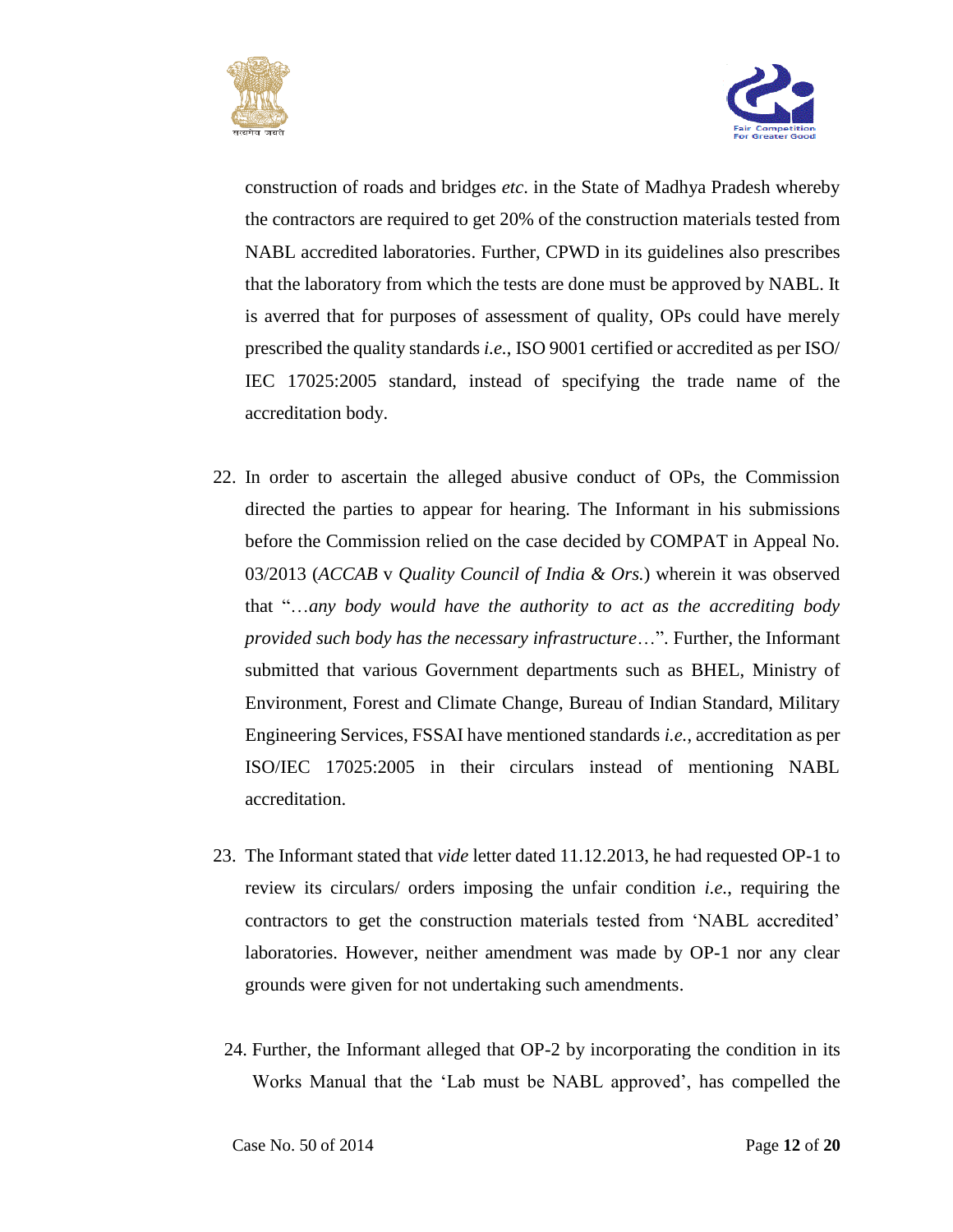



laboratories to first approach NABL if they want business from OP-2 or any other departments/ Ministry following the guidelines of OP-2. It is alleged that due to this condition, the laboratories are left with no choice but to approach NABL for accreditation even though there may be more accreditation bodies available in India.

- 25. It is averred that the condition that the laboratories engaged for testing construction material must be accredited by NABL is an arbitrary and unreasonable condition imposed by the OPs which is adversely affecting competition in the market. The Informant has submitted that NABL is only an accreditation body that accredits laboratories as per international standard ISO/IEC 17025:2005. It is argued that accreditation is not mandatory but it merely adds a level of confidence as 'accredited' means that an accreditation body has independently checked that the laboratory operates according to international standards. It is submitted that the information received from the DST and NABL under the Right to Information Act, 2005 (the 'RTI Act') shows that neither NABL is the sole accreditation body authorised by the Government of India to accredit laboratories for testing and calibration activities nor it is necessary for an accreditation body to take permission from DST to run accreditation programmes in India. Accordingly, it is alleged that the condition imposed by the OPs is unfair and biased in favour of one accreditation body without any basis.
- 26. OPs have denied the above allegations of the Informant and have submitted that the entire case is based on erroneous facts and misleading statements with the ulterior motive to tarnish the credibility and image of the OPs.
- 27. In their Affidavit submitted to the Commission, OPs have stated that their role is limited to planning, designing, construction and maintenance of the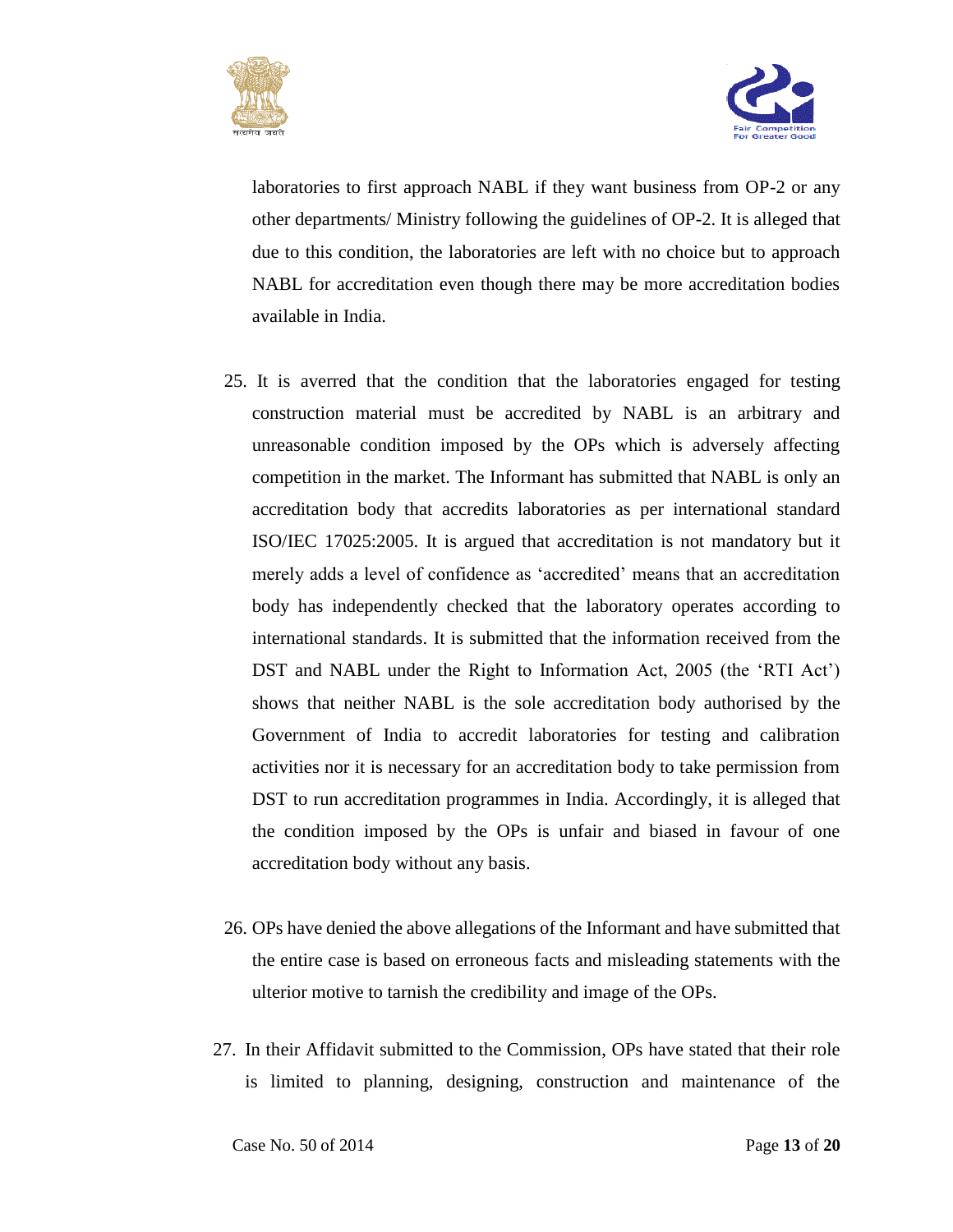



Government assets and that they are not operating in the 'market for services of accreditation of laboratories in India', except for laying down norms as to the authorization of accreditation bodies for specific purposes. It is averred that they had issued circulars laying down norms and guidelines under 'MP Works Department Manual' and 'CPWD Works Manual' respectively which are their reference documents for providing a basic framework for planning, designing and execution of construction work. As such, their conduct does not relate to the above-stated relevant market. Hence, the conduct of OPs cannot be construed to be in violation of the provisions of the Act.

- 28. OP-1 has averred that it had only adopted the norms in vogue in the Ministry of Road Transport and Highways ('MORTH'), Government of India while issuing the circulars prescribing the testing of materials through NABL approved laboratories. It is submitted that MORTH while sanctioning road works for the State of Madhya Pradesh made it compulsory to get independent quality control tests of all items from any of the NABL accredited laboratories as per IRC: SP: 94-2011. Consequently, the two circulars dated 13.09.2012 and 16.09.2013 were issued by OP-1 adopting the norms of MORTH. Further, OP-1 has stated that, in general, where MPPWD does not have specifications or norms on an issue in the MP Works Department Manual, the provisions and guidelines of CPWD and MORTH are adopted.
- 29. With respect to the CPWD Office Memorandum No. 308 dated 29.05.2014, which modified Para 53.20 of the CPWD Works Manual-2014 and required that outside private laboratories must be NABL approved, OP-2 has submitted that in this Office Memorandum, preference is given to laboratories owned or funded by the Central or State Government/ Indian Institute of Technology ('IIT') or National Institute of Technology ('NIT') laboratories/ Government Engineering College laboratories *etc*. over the outside private laboratories to ensure that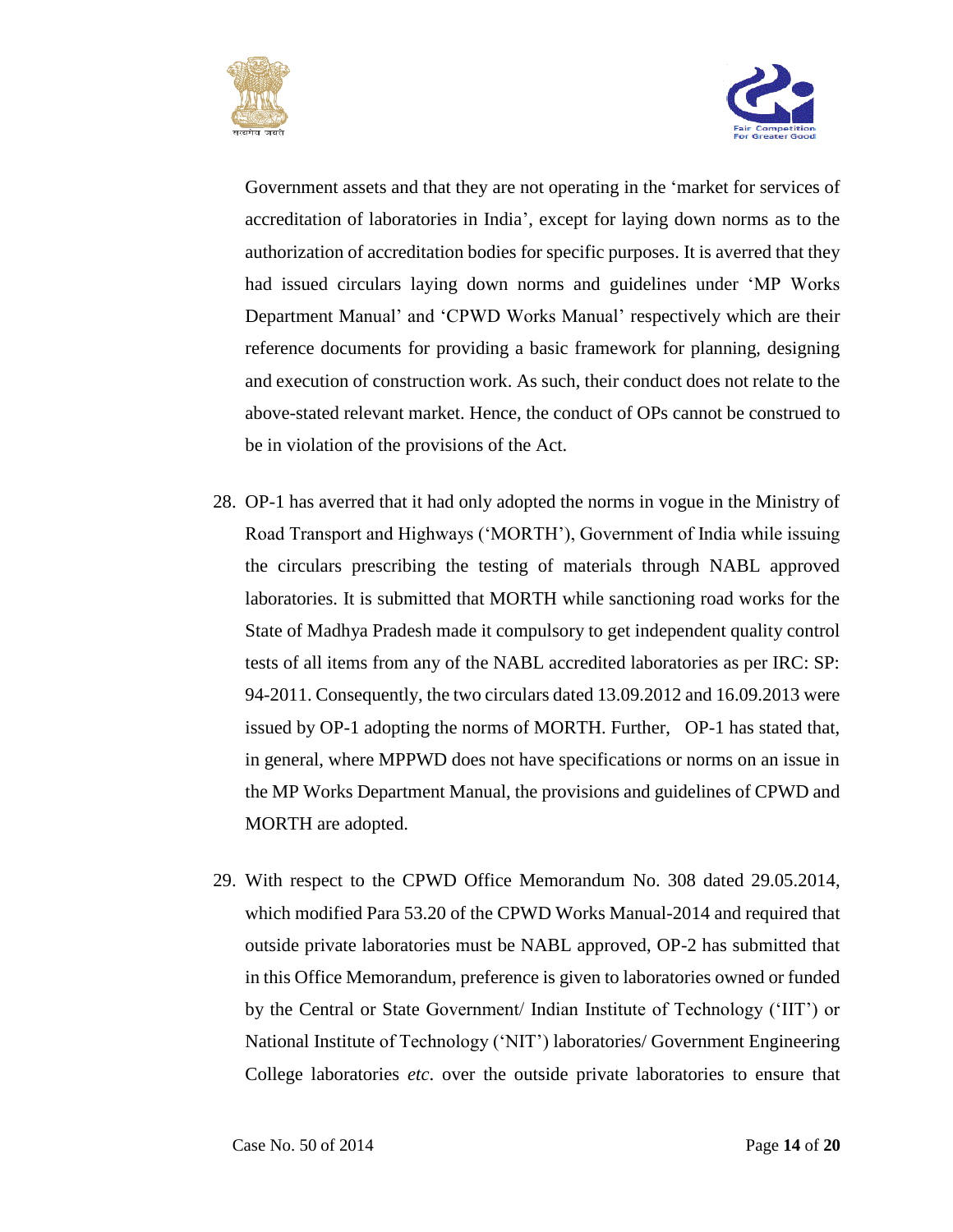



materials of stipulated quality are used in construction works. Private laboratories may be approved if Government laboratories are not available in the vicinity of the project. In terms of the provision, outside private laboratories are required to be accredited by NABL and also approved by the Additional Director General, CPWD, so that uniform quality can be ensured at the construction stage itself by 'process control' in a pre-determined manner rather than 'quality control' at the post construction stage *i.e.* after the damage has occurred.

- 30. Further highlighting the reason for the above provision, OP-2 has stated that in the Government laboratories, the tests are conducted by technically competent officials recruited through a prescribed selection procedure of Government. Further, all government institutes, IITs, NITs, Central and State Research Centres, Centrally and State funded laboratories are centres for excellence and have high quality faculty and students. On the other hand, the private labs follow their own procedure in recruiting technicians/ staffs and use apparatus/ machinery of their choice for testing. Further, the Government laboratories are subjected to audit, vigilance and quality control periodically which ensure the reliability of the test results and the quality of materials used in construction work. On the other hand, there are no checks on the private laboratories regarding the competency, qualification and experience of staff and availability of required machineries. Hence, in case of private laboratories, accreditation by NABL, an autonomous body under the aegis of the Government of India, plays the role of accrediting labs as per international norms.
- 31. OPs have averred that had NABL been made a party by the Informant in the present matter, more specific information with respect to NABL would have been available for adjudication. Having said that, OPs have explained in their submissions that laboratory accreditation is a procedure by which an authoritative body gives formal recognition of technical competence for specific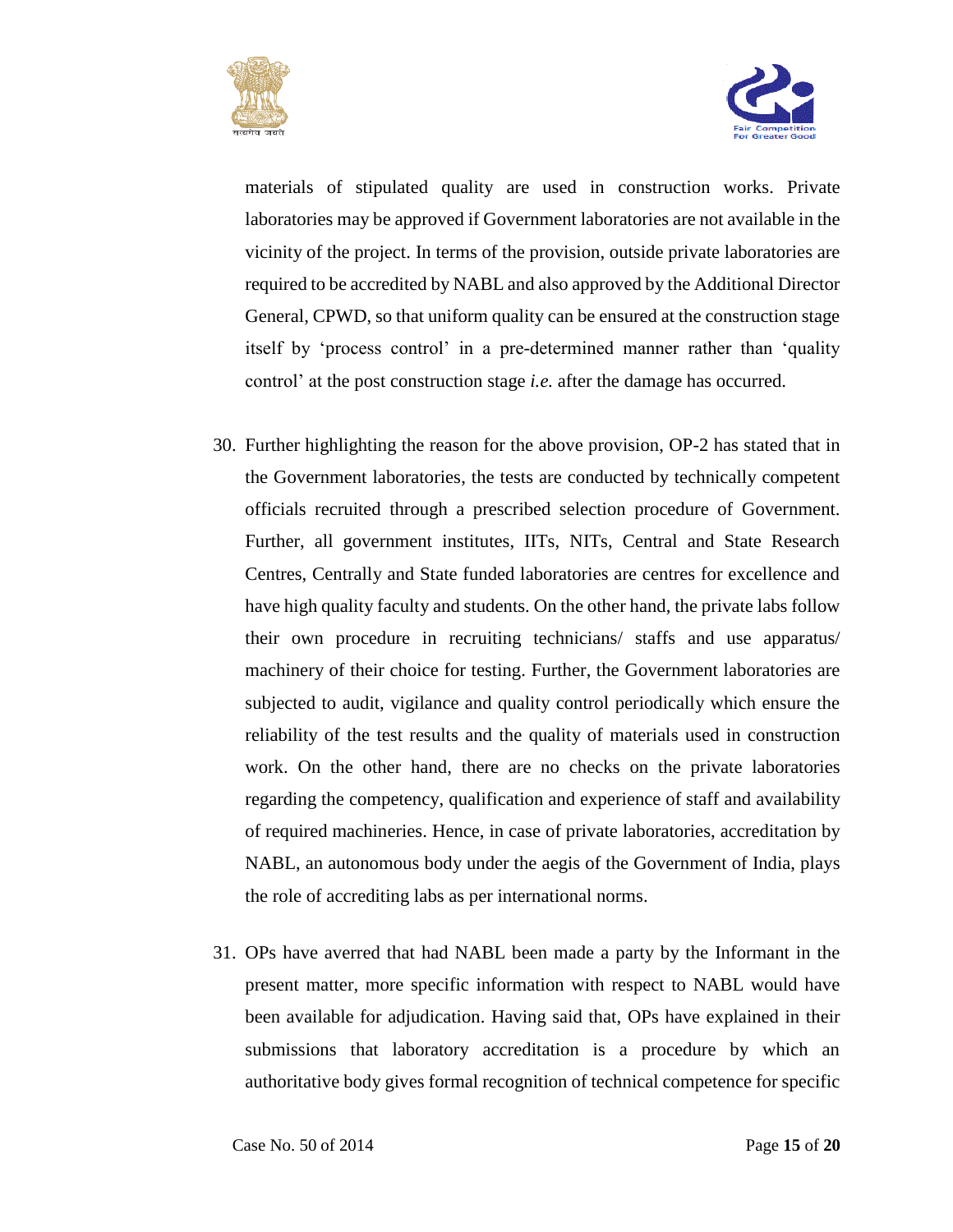



tests/ measurements, based on third party assessment and following international standards. It is stated that laboratory accreditation services to testing and calibration laboratories are provided by NABL in accordance with ISO/ IEC 17025:2005 'General Requirements for the Competence of Testing and Calibration Laboratories'. Further, NABL has established its accreditation system as per ISO/ IEC: 17011: 2004 'Conformity Assessment – General Requirements for Accreditation Bodies accrediting Conformity Assessment Bodies'. NABL is also a full signatory to the International Laboratory Accreditation Cooperation ('ILAC') and Asia Pacific Laboratory Accreditation Cooperation ('APLAC') Mutual Recognition Arrangement ('MRA') which are based on mutual evaluation and acceptance by other MRA signatories. Such international arrangements facilitate acceptance of tests/ calibration of results between countries which the MRA signatories represent.

- 32. Referring to the three accreditation bodies mentioned by the Informant in the information, OPs have stated that while NABL is a full member of ILAC offering accreditation as per various standards including ISO/ IEC 17025:2005, ACCAB is an associate member of ILAC whose scope of activities is not known. Further, National Accreditation Board for Certification Bodies ('NABCB') is an ILAC MRA signatory but with a different scope *i.e.*, Inspection (ISO/ IEC: 17020) and it does not offer an accreditation program for material lab testing and calibration.
- 33. OPs have stated that though accreditation to laboratories as per ISO/ IEC 17025:2005 international standard can be given by any accreditation body whose system is as per ISO/ IEC 17011:2004 international standard, the users of the services of the accreditation body also consider other credentials such as whether it is a full signatory to ILAC/ APLAC MRA, *etc*. and it is the prerogative of the user, whether it is the Government/ Regulator/ Buyer, to mention what they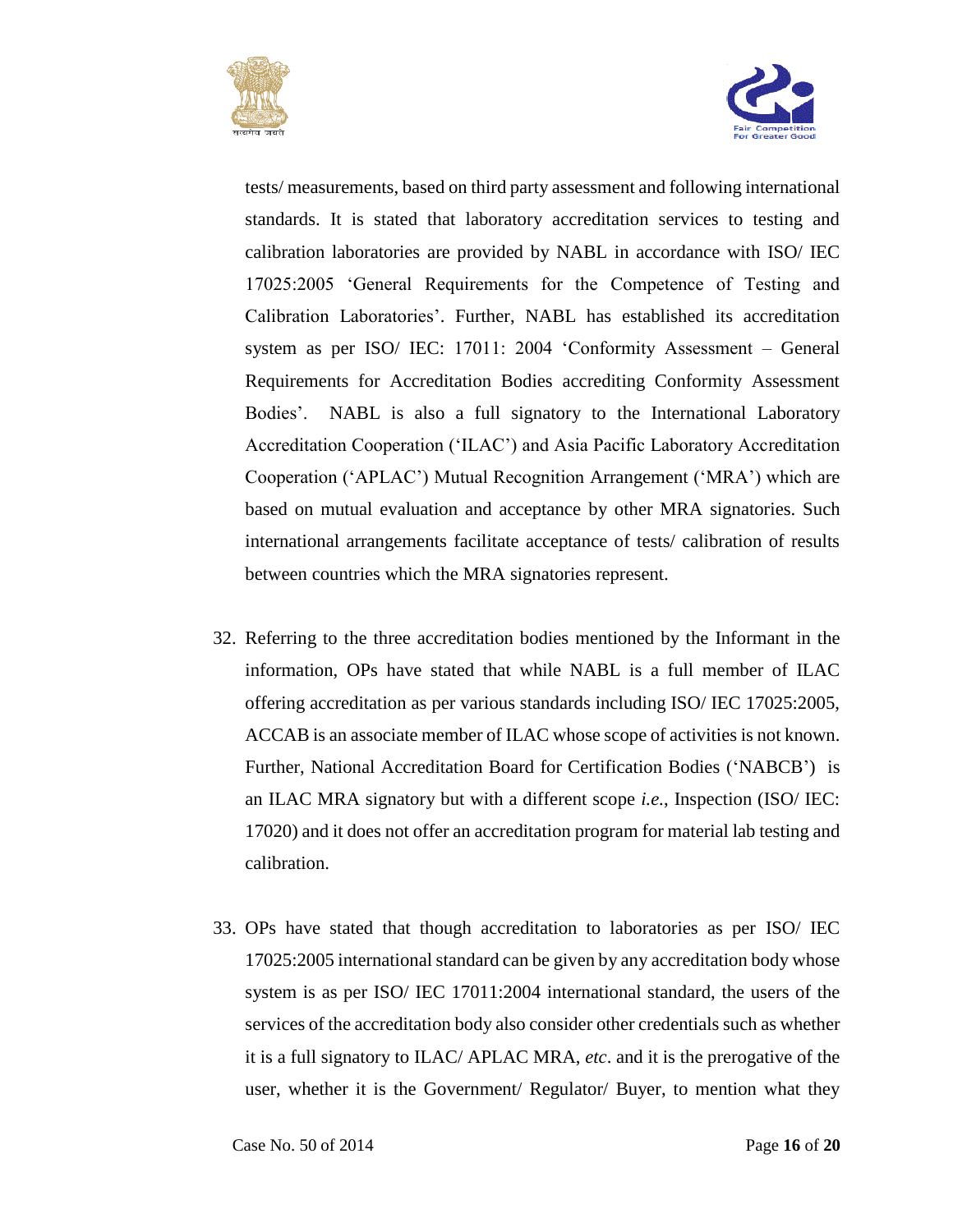



want. It is further submitted that to the best of OPs' knowledge, there is no laboratory accreditation body in India other than NABL, having ILAC/ APLAC full MRA signatory status for grant of accreditation as per ISO/ IEC 17025 international standard. Further, OP-2 has submitted that the credibility and primacy of NABL has been accepted in various judicial decisions including a recent judgment dated 13.08.2015 of a division bench of the Hon'ble High Court of Bombay in "*M/s Nestle India Ltd.*v *The Food Safety and Standards Authority of India & Ors.*" as well as in the Guidelines for Recognition of Environmental Laboratories under the Environment (Protection) Act, 1986 and Food Safety and Standard Rules, 2011.

- 34. Having considered the above submissions of the OPs, it appears that NABL enjoys a unique position among the accreditation bodies that exist in India for accreditation of laboratories as per ISO/ IEC 17025 international standard, as detailed above. Accordingly, the preference of OPs for NABL accredited laboratories is evident. However, it is also observed that from the averments of the Informant as well as OPs that NABL is not the only accreditation body which can certify laboratories as per the applicable international standards.
- 35. Accordingly, the issue before the Commission for examination is whether the condition imposed by OPs requiring the contractors to check the quality of the construction materials tested from NABL accredited laboratories instead of prescribing the quality standard *i.e.*, material testing from a laboratory accredited as per ISO/ IEC 17025:2005 standard wherein the said laboratory is assigned by an accreditation body operating as per ISO/ IEC 17011:2004 standard, is anticompetitive or not?
- 36. The Commission notes that the basic objective of competition law is promotion and protection of the competitive process and ensuring a level-playing field for all market players that will help markets to be competitive. Thus, in public procurement processes, it is desirable that the conditions imposed on suppliers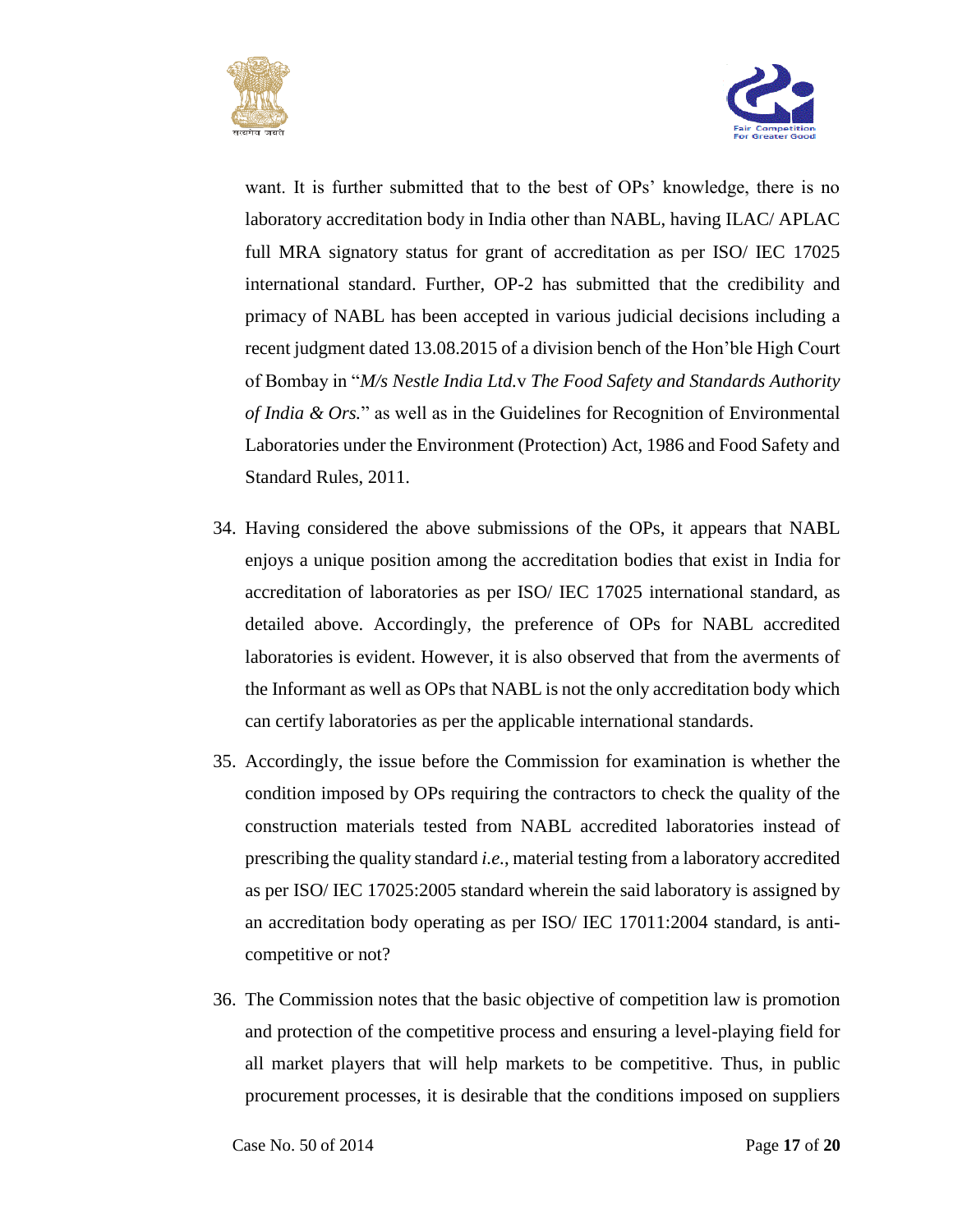



are not such that they exclude firms from the market. Rather endeavour should be to promote competition by being more flexible so that more number of firms would be eligible to provide services. Also, the conditions should be such that they ensure equal and non-discriminatory treatment as well as the best possible environment for competition. Accordingly, when a department of the Government such as OPs require quality certificates in their tender conditions, the terms must not specify any specific accrediting entity rather the terms should specify the standards. This would not only enable participation by more laboratories but also ensure that the laboratories which have been accredited as per the stipulated international standards are not discriminated based on the accreditation body that certifies them.

- 37. Thus, in light of the above, the condition imposed by the OPs that private laboratories be approved/ accredited by NABL seems to be anti-competitive as it appears to be favouring a single accreditation body restricting the number of eligible private laboratories whose services can be procured indirectly by OPs.
	- 38. Accordingly, the Commission is of the considered opinion that imposition of such a condition by MPPWD and CPWD is in contravention of the provisions of Section 4(2)(a)(i) of the Act.
	- 39. However, it is noted that OP-2 in its additional Affidavit dated 25.11.2016 has brought to the notice of the Commission that, in a recent development, Para 53.20 of the CPWD Works Manual-2014 has been modified *vide* Office Memorandum dated 22.11.2016. The sentence "Lab must be NABL approved" in Para 53.20 has now been substituted by the sentence "For the purpose of Lab accreditation by NABL or any other accreditation body which operates in accordance with ISO/IEC 17011 and accredits labs as per ISO/IEC 17025 for testing and calibration scopes shall be eligible." Therefore, presently, OP-2/ CPWD is not referring to any particular accreditation body like NABL but only to an international standard. The Commission notes that the above modification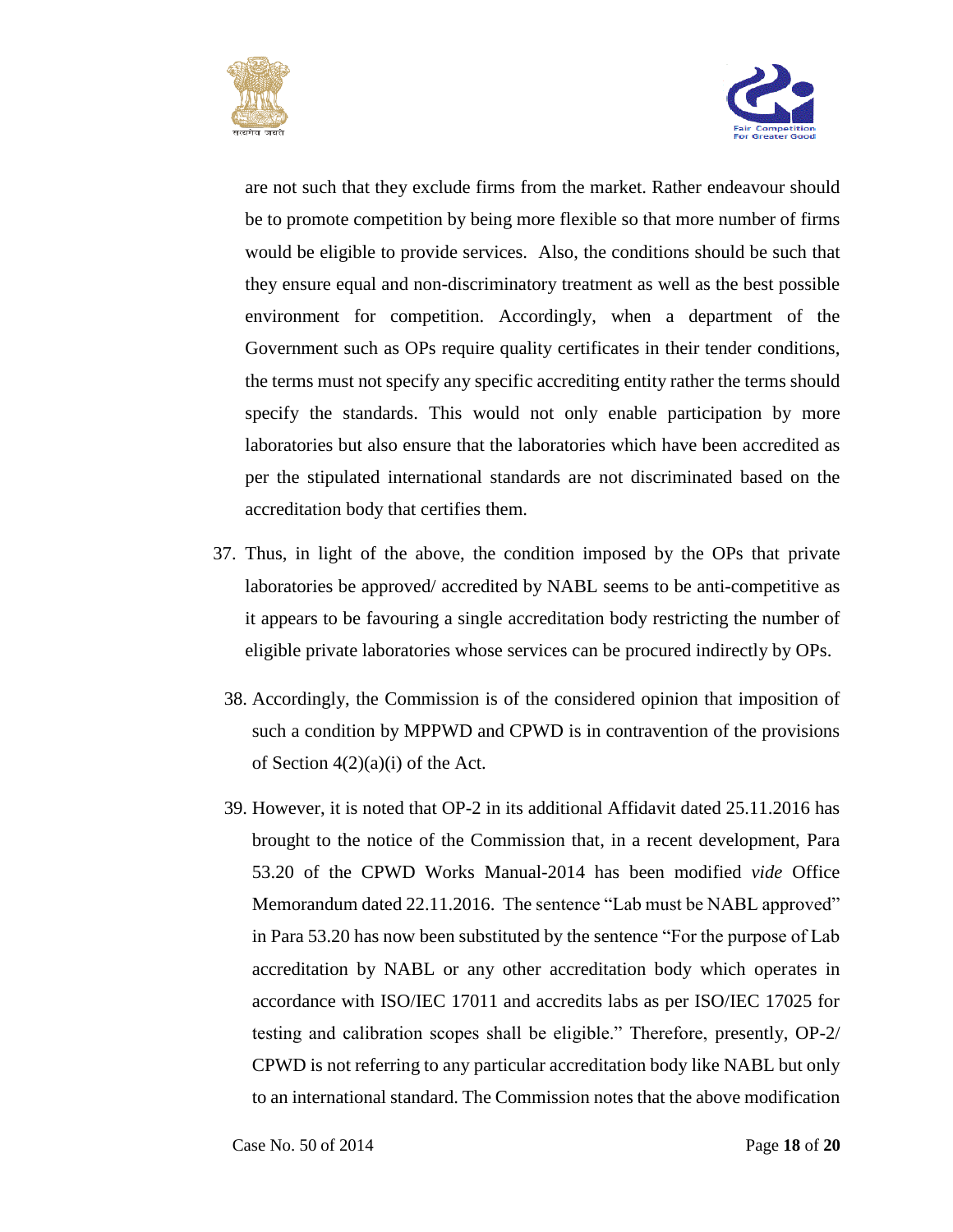



made by OP-2 is in compliance with the principles of competition law and will ultimately enhance the competition in the market.

- 40. Further, from the submission of MPPWD dated 24.11.2016, it is noted that, in a recent development of its own, MPPWD has created its own well-equipped laboratories at Circle Level within the State of Madhya Pradesh with one Central Laboratory in the capital at Bhopal which is well equipped with latest testing equipment. In view of this development, it has submitted that the condition of 20% material testing through NABL accredited laboratories is no more a mandatory condition and the testing from the Government owned circle laboratories and Central Laboratories would assure the quality of work.
- 41. In this regard, the Commission observes that to ensure quality in public procurement processes certain criteria have to be laid down and it is essential that this discretion vest with the OPs. All that competition law requires is that the processes be fair, transparent and designed to promote competition. Thus, when a department decides to give preference to its own laboratories over private laboratories to ensure quality, it cannot be said that competition is hampered. Such choice is the prerogative of the department. However, when a department procures services from outside entities, it has to be careful that the conditions that it prescribes do not impair competition.
- 42. While OP-2 has taken the above into consideration and modified the CPWD Works Manual-2014, OP-1 also has stated that it has made certain modifications so that the condition of 20% material testing through NABL accredited laboratories is no more a mandatory condition. However, the Commission deems it appropriate to prescribe that OP-1 also adopts the modification made by OP-2 in the CPWD manual or makes similar modification to the MPPWD Works Manual to ensure compliance with the principles of competition law.